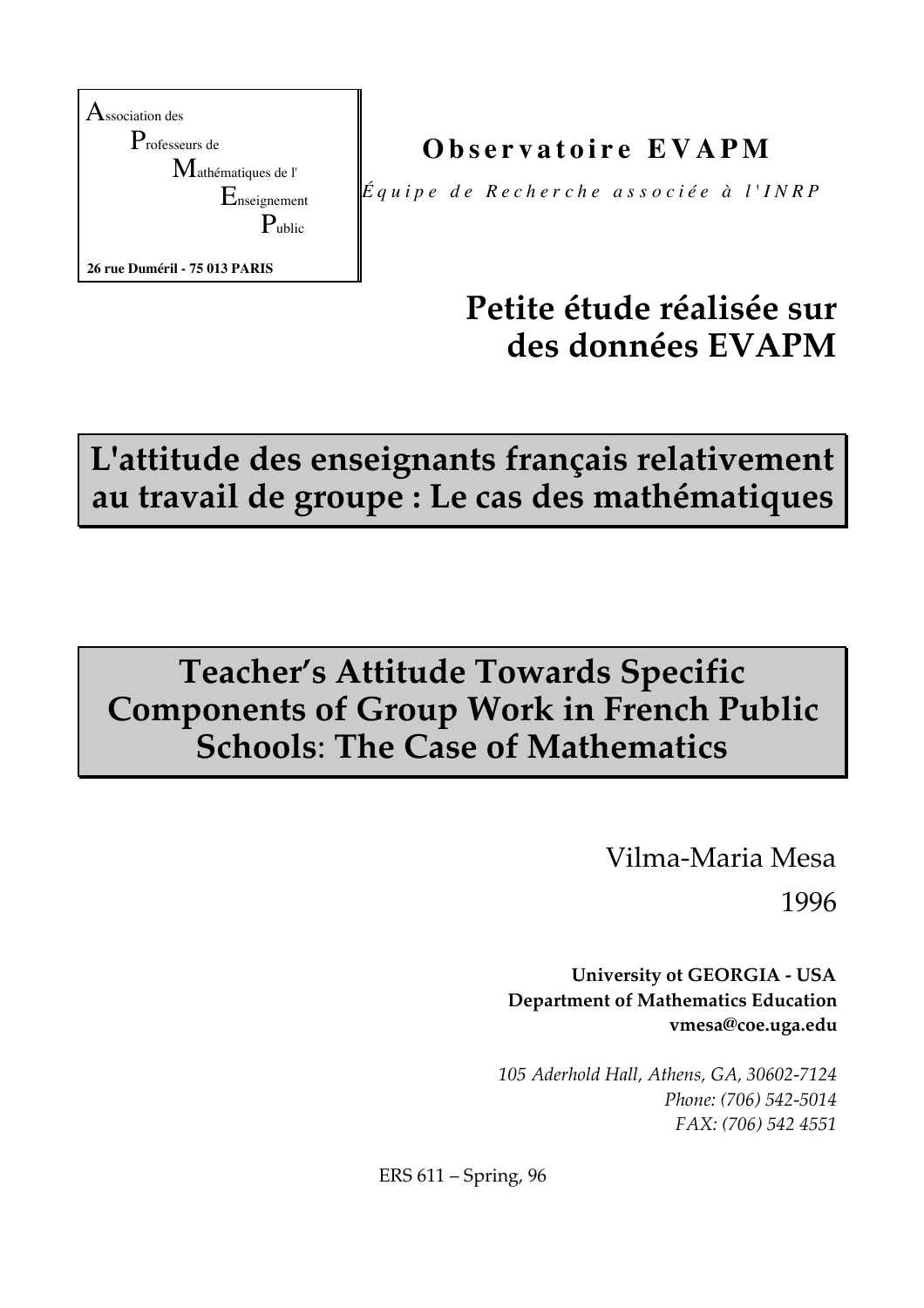## TABLE OF CONTENTS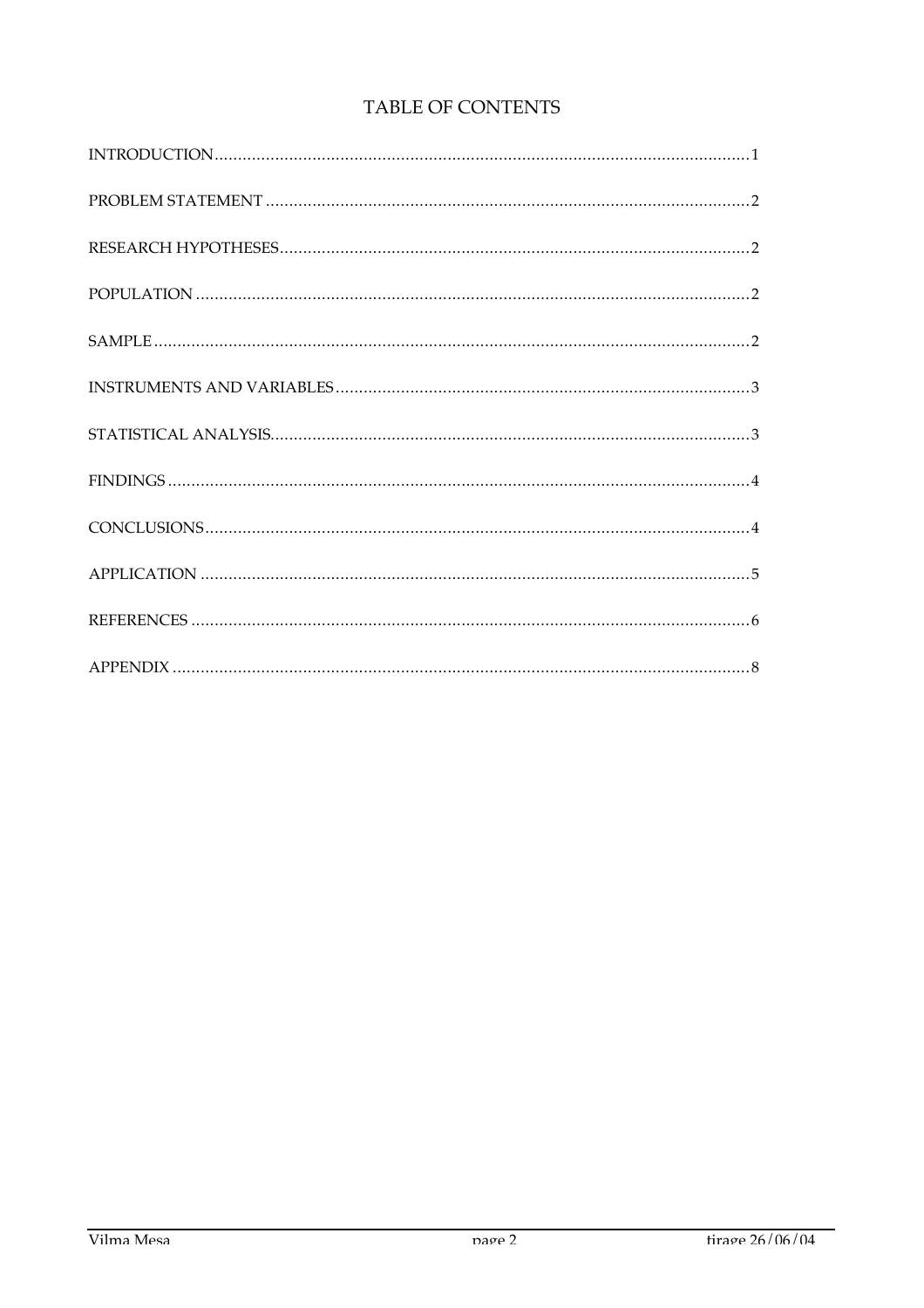#### TEACHER'S ATTITUDE TOWARDS SPECIFIC COMPONENTS OF GROUP WORK IN

#### FRENCH PUBLIC SCHOOLS: THE CASE OF MATHEMATICS

"One must make a start in any line of research, and this beginning almost always has to be a very imperfect attempt, often unsuccessful. There are truths that are unknown in the way that there are countries the best road to which can only be learned after having tried them all. Some persons have to take the risk of getting off the track in order to show the right road to others…. We are almost condemned to experience errors in order to arrive at truth".

*Denis Diderot. (Kline, 1980, p. 127)*

#### Introduction

For those of us whose primary school was before the 70's, the idea of having a mathematics class in which the students work in groups and the teacher does not lecture, may be striking. Instead, I remember having eternal lectures followed by similarly eternal homework : a lot of exercises that promoted the assimilation of what my mathematics teacher did during the class. Things have changed, though, almost all around the world. Here in the United States the last curriculum reform promoted by the National Council of Teachers of Mathematics as a response to what was called the "rote learning" suggested that working in groups foster the critical thinking, and the communication and cooperative work skills of our future citizens. (National Council of Teachers of Mathematics, 1989, pp. 3-10) Other countries had begun a change too:<sup>1</sup>

"For many years, France had the reputation of being a country in which, say, 7th grade students throughout the land all had their textbooks open at exactly the same page at any given time. More recently the country was associated with some of the worst excesses of modern mathematics in the classroom. The former view is now accepted as a caricature –perhaps it was once related to fact, but it is so no longer. The influences of Bourbaki have also been swept away." (Howson, 1991, p71)

In fact the works on genetic psychology of the School of Ginebra and Piaget's work let constructivism to appear in the didactic process (Artigue, 1995a, p 46). The last reform, (1980) was done by the teachers of the APMEP, Association des Professeurs de Mathématiques de l'Enseignement Public2 and supported by the IREM, Institut de Recherche sur l'Enseignement des Mathématiques.3 (Artigue, 1995b, p 104). Nevertheless, teachers' attitude to particular components of the methodology imposed by the new curriculum is changing slowly. The APMEP has published a series of evaluation documents that show how the reform has been taking place; the documents show how the

 $\overline{a}$ 

<sup>1</sup> Although by different reasons.

<sup>2</sup> Association of Teachers of Mathematics of Public Schools.

<sup>3</sup> Institute for Research on Teaching of Mathematics.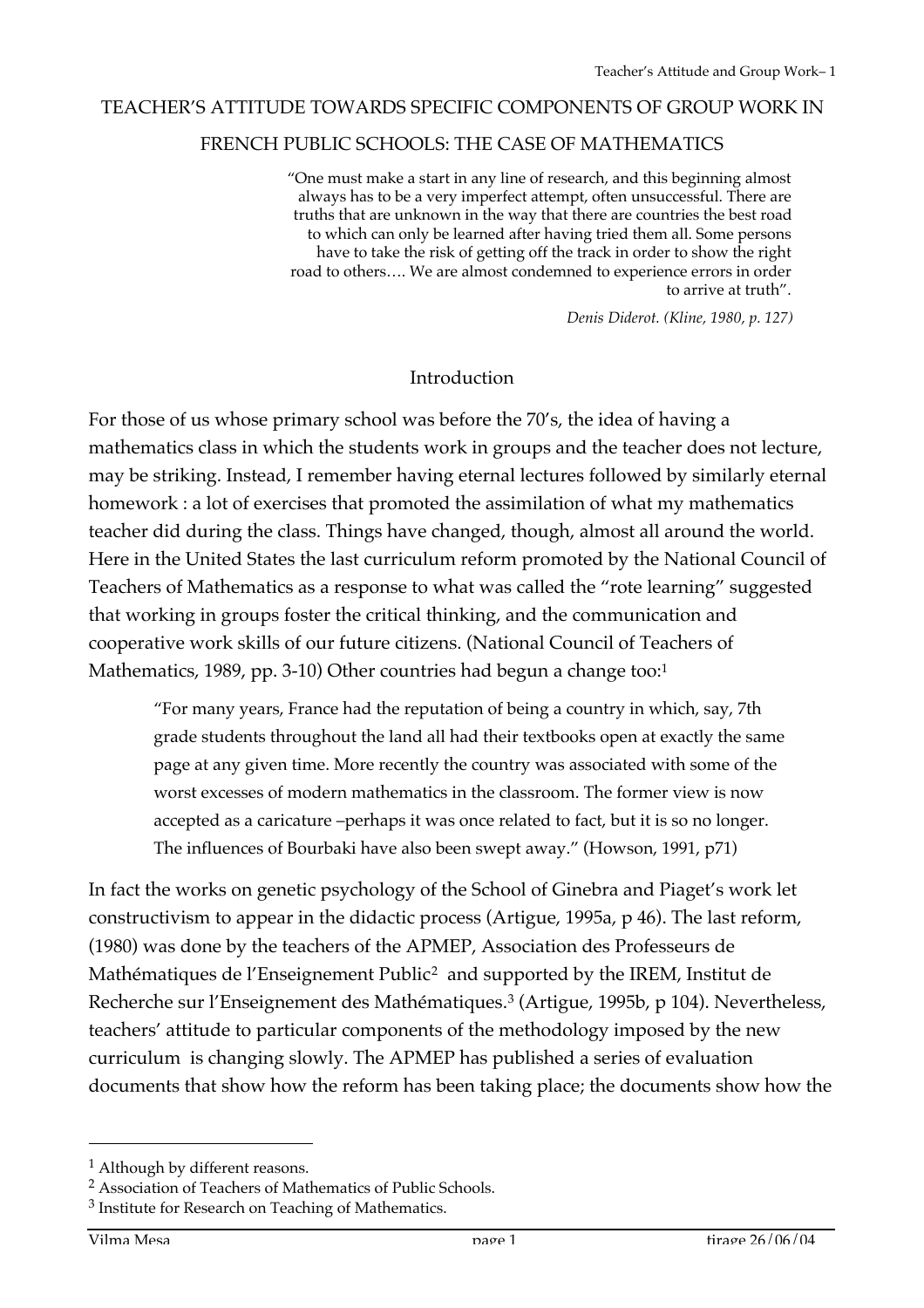content has changed, the implications for students' achievement and the implications for teachers' performance. It is interesting to see that only one question of a 30 questions test asks teachers about their perception of the group work –the methodology most common used in constructivist approaches–. Although the answers to the question seem similar from grade to grade, some differences can be seen; teachers of higher levels may perceive that this methodology is good enough for children for learning basic mathematics but that may not be so good for teaching real mathematics. That is the general problem that I want to study; a statistical analysis is required in order to support or to redefine this feeling.

# Problem Statement

The purpose of this study is to compare the attitude (positive or negative) of 3rd grade teachers in public schools in France towards different components of group work in mathematics with the attitude (positive or negative) of 4th grade teachers in public schools in France towards the same components of group work in mathematics.

# Research Hypotheses

It is hypothesized that there will be a statistically significant difference between the proportion of the 3rd grade teachers of French public schools who have a positive attitude towards group work and the proportion of the 4th grade teachers of French public schools who have a positive attitude towards group work.

# Population

This research study addresses the population of all teachers of public schools in France that taught during the period 1990–1991 either 3rd or 4th grades.

# Sample

The sample was obtained gathering the answers to a questionnaire that was sent by mail to 3,000 public schools' teachers in France. The part of the questionnaire concerning teachers' attitude towards the work group was answered by approximately 13% of the teachers I.e. about 400 questionnaires were received by the time in which the evaluation was done. This sample can not be considered as fully representative of the population, in particular because:

- Teachers who answer the questionnaire may be precisely those who, in general terms, may have a positive attitude towards teaching and in particular towards all the new ideas that help them to improve their practice;
- this implies that it is possible that we never happen to know what is the attitude of the teachers that did not have time for answering the questionnaire even having a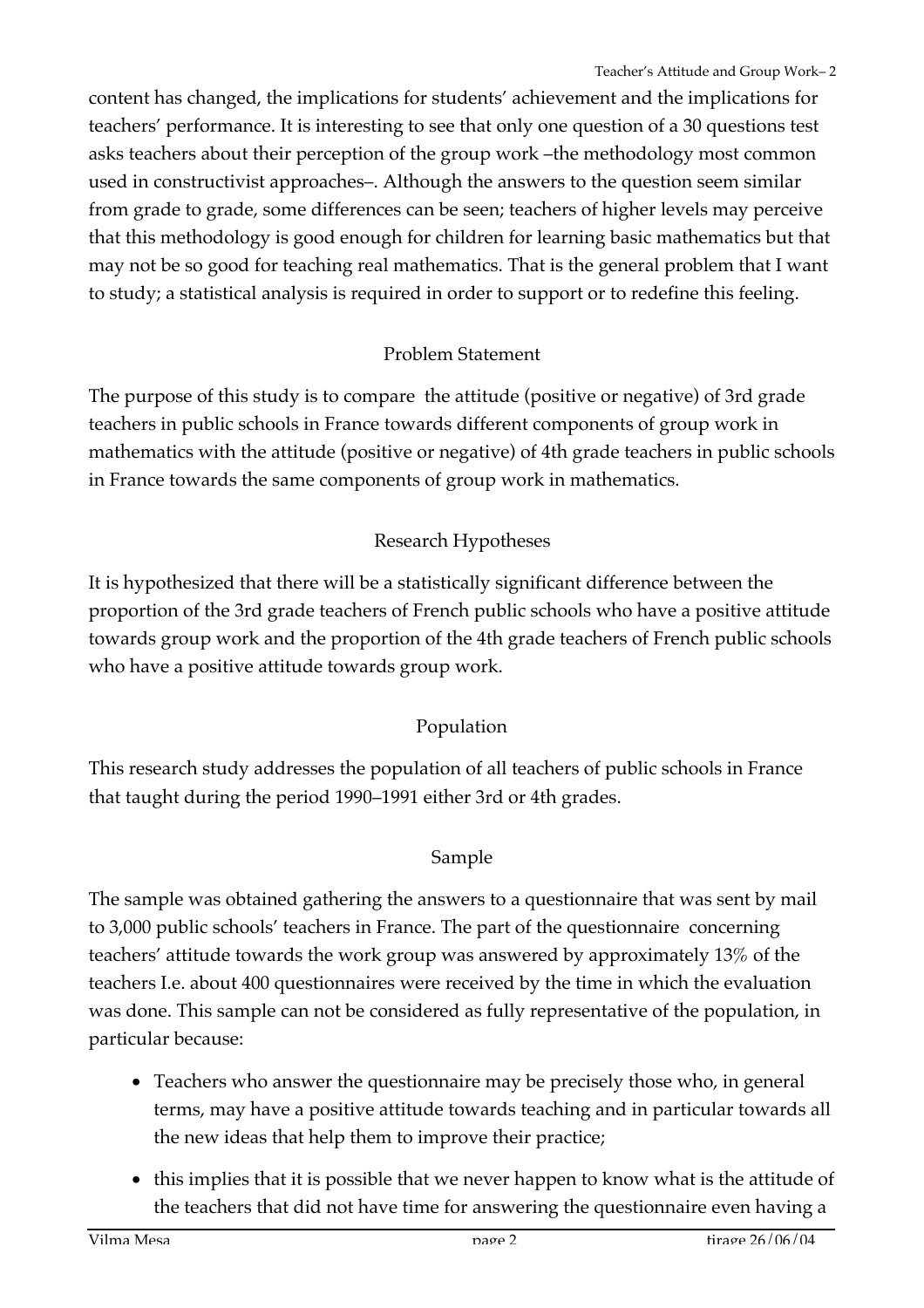positive attitude;

• and then it is less plausible that we find here the opinions of those teachers who really do not like the idea of introducing group work in their classes.

For these reasons it is not possible to talk about a representative sample, and so, the conclusions that are going to be produced can probably not be generalized to the whole population addressed.

## Instruments and variables

The instrument used for collecting data was a five section questionnaire with 33 questions. The section concerning group work has 10 questions, nine of them to be answered YES or NO according to a strong agreement or disagreement with the given sentence. One question referred to the willingness of teachers to devote time for work group in their classes. The items were:

1. Do you let your students work in groups of 3 or 4? (Choose one from: Never, Occasionally, Sometimes, Systematically)

On your opinion, the group work (Answer Yes or No):

- 2. constitutes a good motivation for students
- 3. can not be done when the class is big (more than 24 students)
- 4. is a good way to make students to produce arguments
- 5. demands an unnecessary amount of time
- 6. demands a formation that I do not have
- 7. leads to superficial knowledge
- 8. promotes the assimilation of concepts
- 9. develops a cooperative attitude among students
- 10. is difficult to use in a standard class

The Appendix contains the observed data for each question for the two samples of the two groups of teachers considered.

### Statistical Analysis

The statistical test used in this study was the chi-square for testing independence of two variables. The level of significance chosen was  $\alpha = 0.05$  because the main concern of the comparison was to determine if there is a difference in the teachers' attitude towards of the two groups. I am concerned about detecting differences in order to organize a deeper exploration on the problematic. Considering the size of the sample,  $N \approx 400$ , I have a big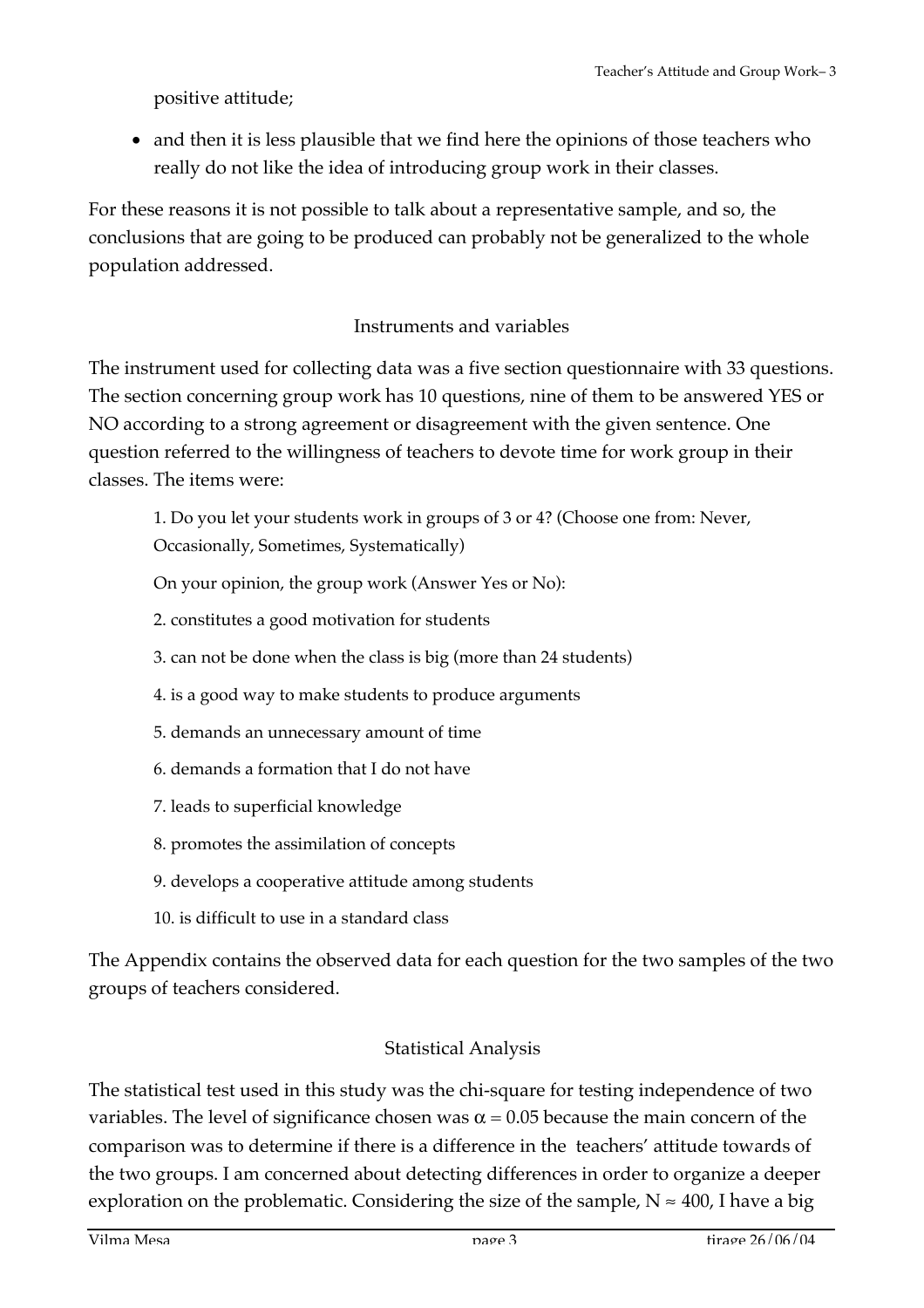concern with reducing the chances of making a Type II error. If I find a statistically significant difference I want to refine the process and analyze possible causes of the phenomenon.

### Findings

The following table shows the value for the chi-squared test for each of the 10 questions, and the probability of occurrence of that value (See Appendix for the complete data set).

| Question | Actual $\chi^2$ | d. f. | Probability |
|----------|-----------------|-------|-------------|
| 1        | 6.1783          | 3     | 0.10325     |
| 2        | 0.1151          | 1     | 0.74750     |
| 3        | 0.4451          | 1     | 0.50999     |
| 4        | 0.3155          | 1     | 0.57899     |
| 5        | 8.4129          | 1     | 0.00209     |
| 6        | 1.2324          | 1     | 0.26865     |
| 7        | 0.8686          | 1     | 0.35540     |
| 8        | 0.5236          | 1     | 0.47358     |
| 9        | 2.4607          | 1     | 0.11807     |
| 10       | 1.642           |       | 0.20139     |
|          |                 |       |             |

| Table 1: Chi-squared Value for the Questions of the Test |  |  |
|----------------------------------------------------------|--|--|
|                                                          |  |  |

The findings of this study do not support the research hypothesis. For question 1, in order for the hypothesis to be rejected at the 0.05 level of significance,, with 3 degrees of freedom, it was necessary to have a  $\chi^2$  value as big as 7.81473. For questions 2 to 10, in order for the hypothesis be rejected at the 0.05 level of significance, with 1 degree of freedom, it was necessary to have a  $\chi^2$  value as big as 3.841. Observe that only question 5 shows a significant value for rejecting the null hypothesis.

### Conclusions

The study compared the attitude of two groups of teachers of public schools in France towards some components of the work group. The information available does not support to hypothesis that there is a statistically significant difference between teacher's attitudes for different grades, which implies that teacher's attitude towards group work in classroom is not affected by the grade they are teaching.

This study suggests that teachers do not change their attitude towards group work in the classroom when they teach higher levels. A possible explanation may be that the grades tested are quite similar, third and fourth grades. Nevertheless is worth to note that contrary to what the researcher suspected, the component of time (Question 5) suggests that there is a difference between third grade teachers' perception of the quality of the time used in the work group compared to that of the fourth grade teachers. The proportions suggest that third grade teachers may think that the methodology demands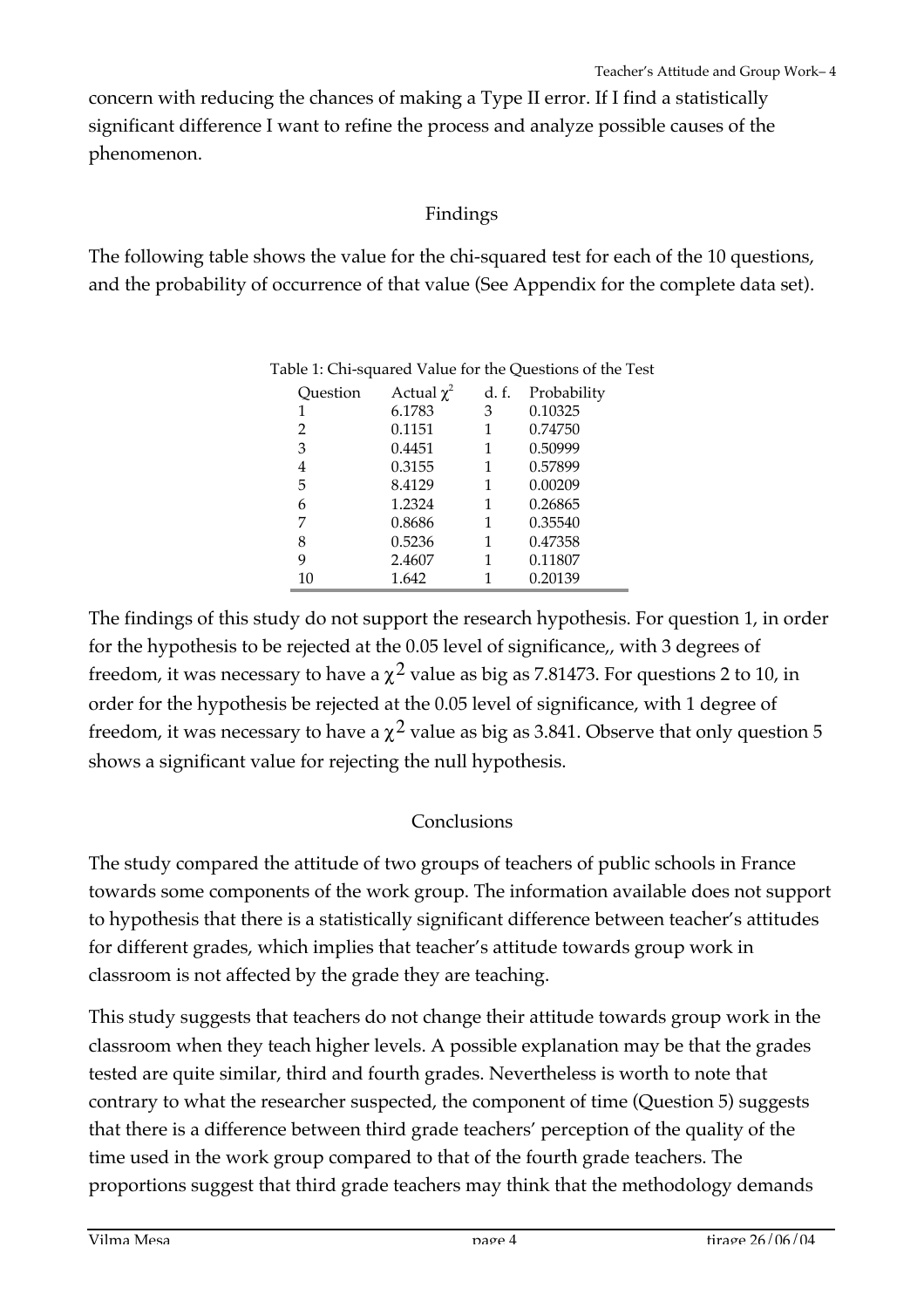an unnecessary amount of time, while the fourth grade teachers have a better perception of the process at this respect.

### Application

The conclusions made upon the data available have to be used carefully. As Dr. Antoine Bodin says:

I suggest just to keep the teachers' results for research hypothesis or tendencies indicators. (Bodin, 19 May 1996, E-mail communication)

So any recommendation derived from this study has the character of suggest more research rather than recommend specific changes. The data offer different possibilities for analysis, their results can guide future decision making processes about, for example, teacher training programs, or workshops designs.

An analysis of teacher's attitudes towards group work when they teach different grades, primary and secondary, may show different tendencies. This can be used as a new starting point for future studies. It is important to consider also the size of the samples. Although 400 questionnaires were received, only 300 were used for analyzing the work group aspect: those that had answers to the corresponding set of questions. As pointed in the Sample section (See p. 3) the sample can not be considered as representative, for the whole population of teachers in public French schools. The interesting question would be: How to guarantee that the 3,000 teachers will answer all the questions that refer to their practice? This sample would be more representative and the conclusions derived using it would be more reliable.

Finally, we must be aware that, as Diderot says, there may be truths that we will never be able to disclose. Nevertheless, I think, that there is where statistics shows its value for research in education.